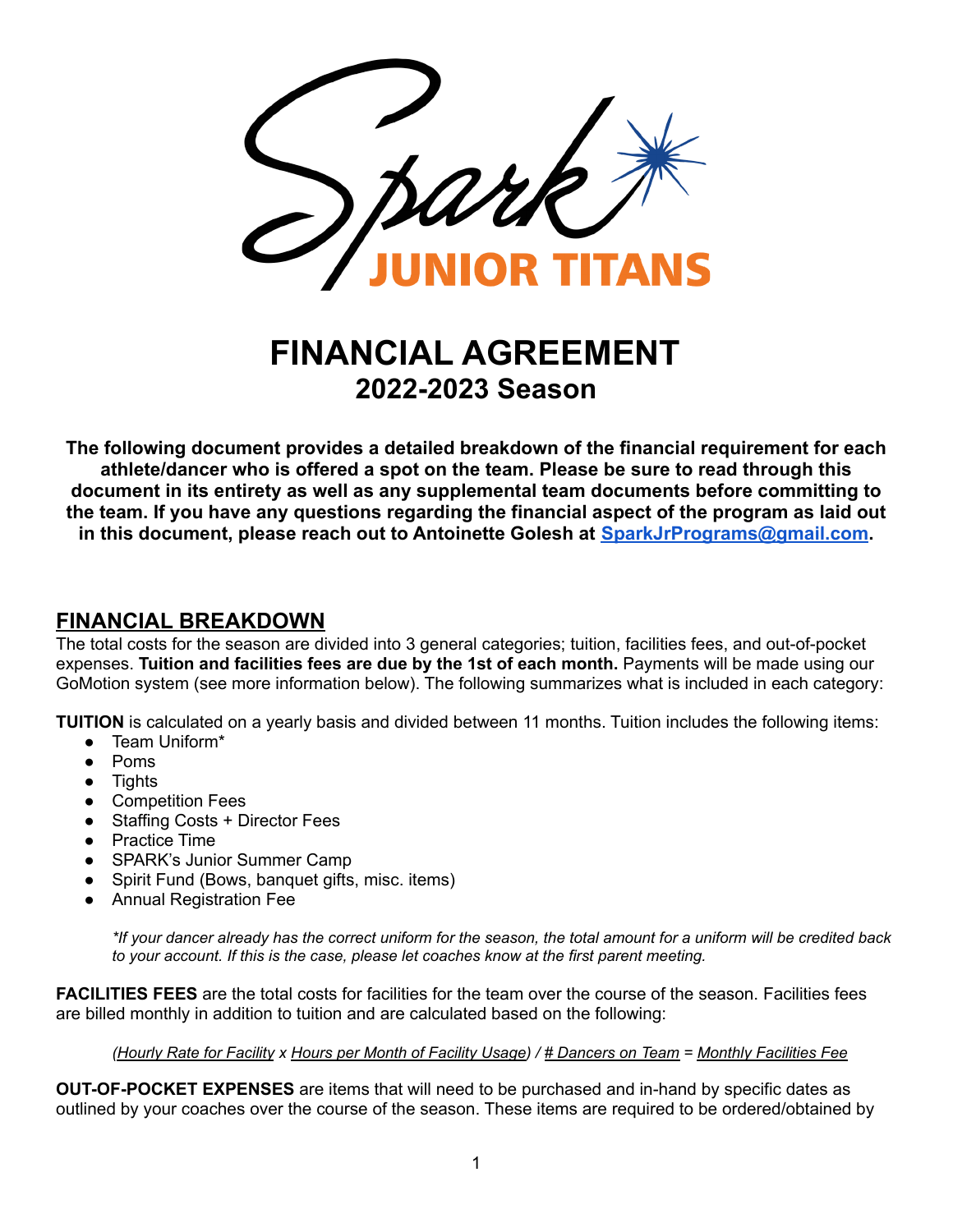you in accordance with team requirements (i.e. specific apparel, bag, shoes, etc.). Out-of-pocket items include the following:

- Practice Apparel (~\$120)
- Jazz Shoes/Pirouettes (~\$40)
- $\bullet$  Team Bag (~\$80)
- $\bullet$  Team Jacket (~\$60)
- Team Tennis Shoes (~\$80)
- USASF membership (~\$30)
- Competition Hair & Makeup Products (~\$40)

Please note that team practice apparel changes from season to season and is required for practices. If jazz shoes are in good condition, another pair does not need to be purchased unless the required team shoe changes. If at any point your jazz shoes develop an obvious hole or appear unfit for competition, a new pair must be purchased. Team bags from previous seasons may be used even if the team bag for the current season changes. Team jackets from a previous season may be used as long as they match the current general design (a different style of jacket is fine as long as the design on the back matches). USASF membership is required as outlined in the team handbook & contract. Specific competition hair & makeup product requirements are at the discretion of the coaches.

#### **SUMMARY OF COSTS**

We do recognize that this sport is expensive. As a program that exists to help junior dancers prepare for their High School Dance Team, we aim to mimic the structure of their respective high school team but on a smaller scale. As such, our budget and pricing are built to reflect that. We continually do our best to minimize costs for the season, and we create our annual budgets with this in mind. Upon request, we are happy to provide the estimated costs for the high school team in which your dancer will be joining for comparison. **Fundraising opportunities will be made available throughout the season (see below for more information).**

With that, the *estimated* summary of costs for the season is as follows:

**Total Tuition:** \$2,800 **Estimated Facilities Fees (Assuming 5 dancers @ \$30/hr):** \$630 **(Assuming 10 dancers @ \$30/hr):** \$315 **Estimated Out-of-pocket Expenses:** \$300 - \$450

**ESTIMATED TOTAL COSTS: \$3,415 - \$3,880**

#### **\*\*Please note that aside from tuition, the costs listed above are** *ESTIMATED* **and will vary based on actual costs of items and facilities as detailed above\*\***

#### **FUNDRAISING**

At the request of the team/parents, multiple opportunities for fundraising will be made available throughout the season in the form of individual and team fundraisers. Individual fundraisers will be optional and any amount earned through individual fundraisers will go towards your individual account. Team fundraisers will be required and any amount earned through team fundraisers will go towards expenses for the team. Team fundraising amounts will be applied to the following as funds allow:

- Music\*
- Competition Fees
- Facility Fees
- Team Banquet "Extras" (Nicer awards, gifts from SPARK, etc.)